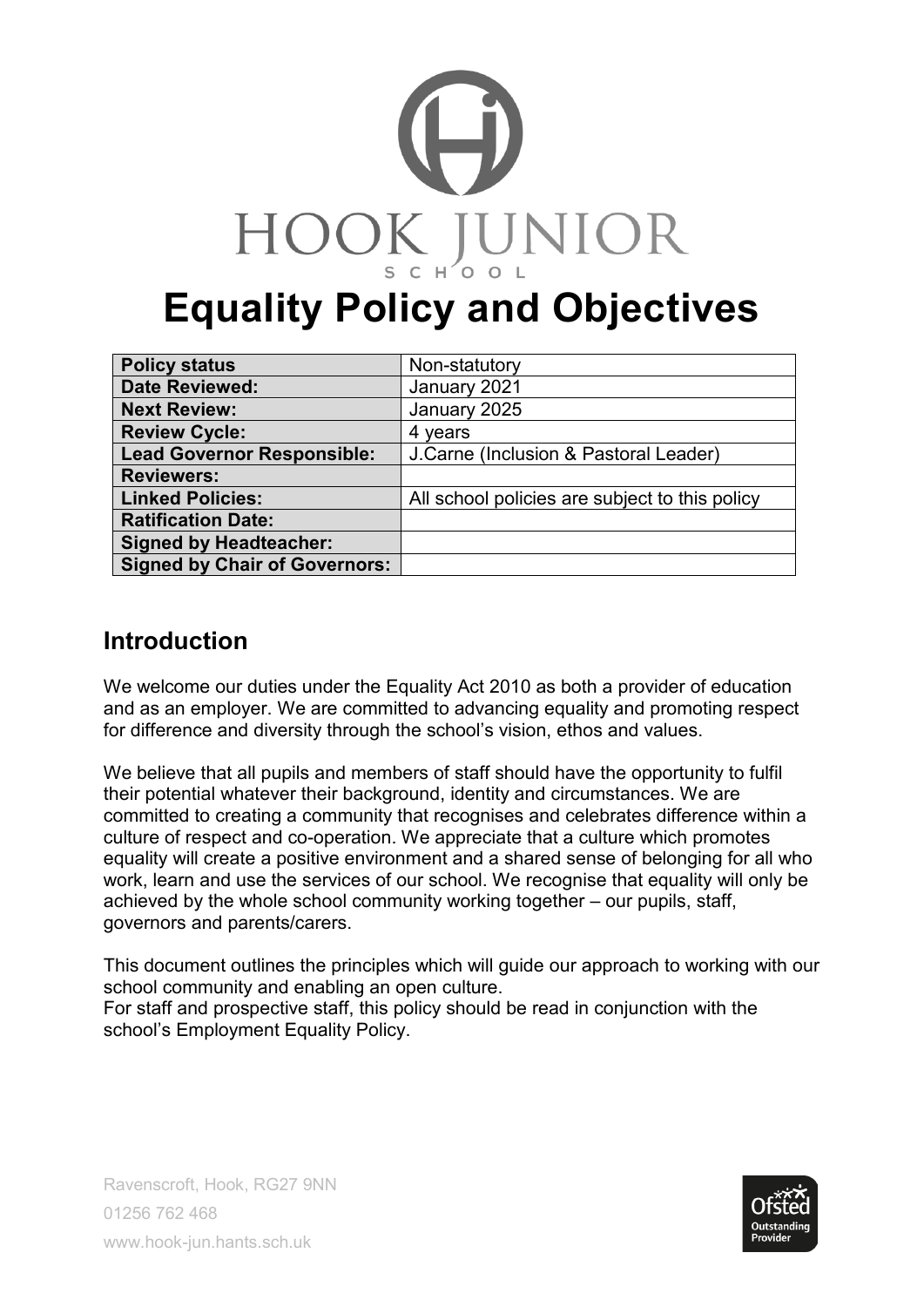# **National and Legal Context**

We recognise that we have duties under the Equality Act 2010 in relation to the school community to eliminate discrimination, advance equality of opportunity and foster good relations in relation to the following 9 protected characteristics:

- Sex
- Race
- Religion or belief
- Sexual orientation
- Gender reassignment
- Pregnancy and maternity
- Age (staff only)
- Disability
- Marriage and civil partnership

The Public Sector Equality Duty 2011 has three aims under the general duty for Schools:

1. Eliminate unlawful discrimination, harassment and victimisation and other conduct prohibited by the Act.

2. Advance equality of opportunity between people who share a protected characteristic and those who do not.

3. Foster good relations between people who share a protected characteristic and those who do not.

These duties reflect the international human rights standards as expressed in the UN Convention on Rights of the Child, the UN Convention on the Rights of People with Disabilities, and the Human Rights Act 1998.

# **Principles**

To fulfil our legal obligations, we are guided by a number of principles.

#### **1. All pupils, families and staff are of equal value**

We see all pupils, potential pupils, their parents and carers, and staff as of equal value:

- Whether or not they are disabled
- Whatever their ethnicity, culture, national origin or national status
- Whatever their gender and gender identity
- Whatever their religious and non-religious affiliation or faith background
- Whatever their sexual orientation
- Whatever their marital status
- Whatever their age
- Whether they are currently pregnant or have recently given birth
- Whether or not they have a connection with the forces community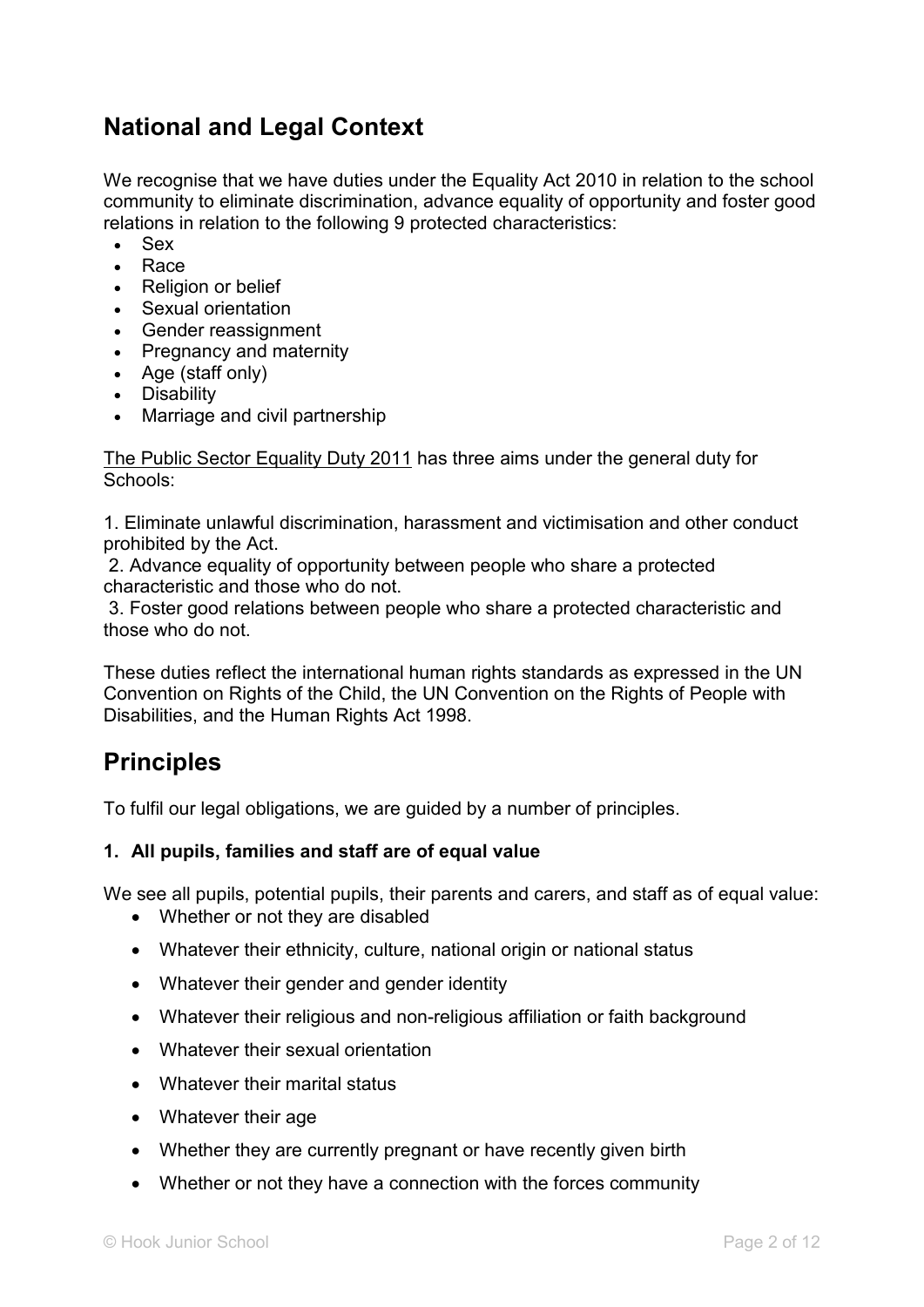- Whether or not they have refugee / asylum status
- Whether or not English is their first language

#### **2. We recognise and respect difference**

We recognise that treating people equally does not necessarily involve treating them all the same. We recognise that our policies, procedures and activities must not discriminate but must take account of diversity and the kinds of barriers and disadvantage that staff, parents/carers or pupils may face in relation to their protected characteristics:

- Disability we note that reasonable adjustments may need to be made
- Gender (including transgender) we recognise that girls and boys, men and women have different needs
- Religion and belief we note that reasonable requests in relation to religious observance and practice may need to be made and complied with
- Ethnicity and race we note that all have different experiences as a result of our ethnic and racial backgrounds
- Age we value the diversity in age of staff, parents and carers
- Sexual orientation we respect that individuals have the right to determine their own sexual identity and that they should not experience disadvantage as a result of their preference
- Marital status and civil partnership– we recognise that our staff, parents and carers may make their own personal choices in respect of personal relationships and that they should not experience disadvantage as a result of the relationships they have
- Pregnancy and maternity we believe that our staff, parents and carers should not experience any unfair disadvantage as a result of pregnancy or having recently given birth

#### **3. We observe good equalities practice in relation to staff.**

We ensure that our policies and practices for all staff and potential staff throughout the employment lifecycle, i.e. from recruitment through to the cessation of employment and beyond, are applied fairly and consistently across all groups with full respect for legal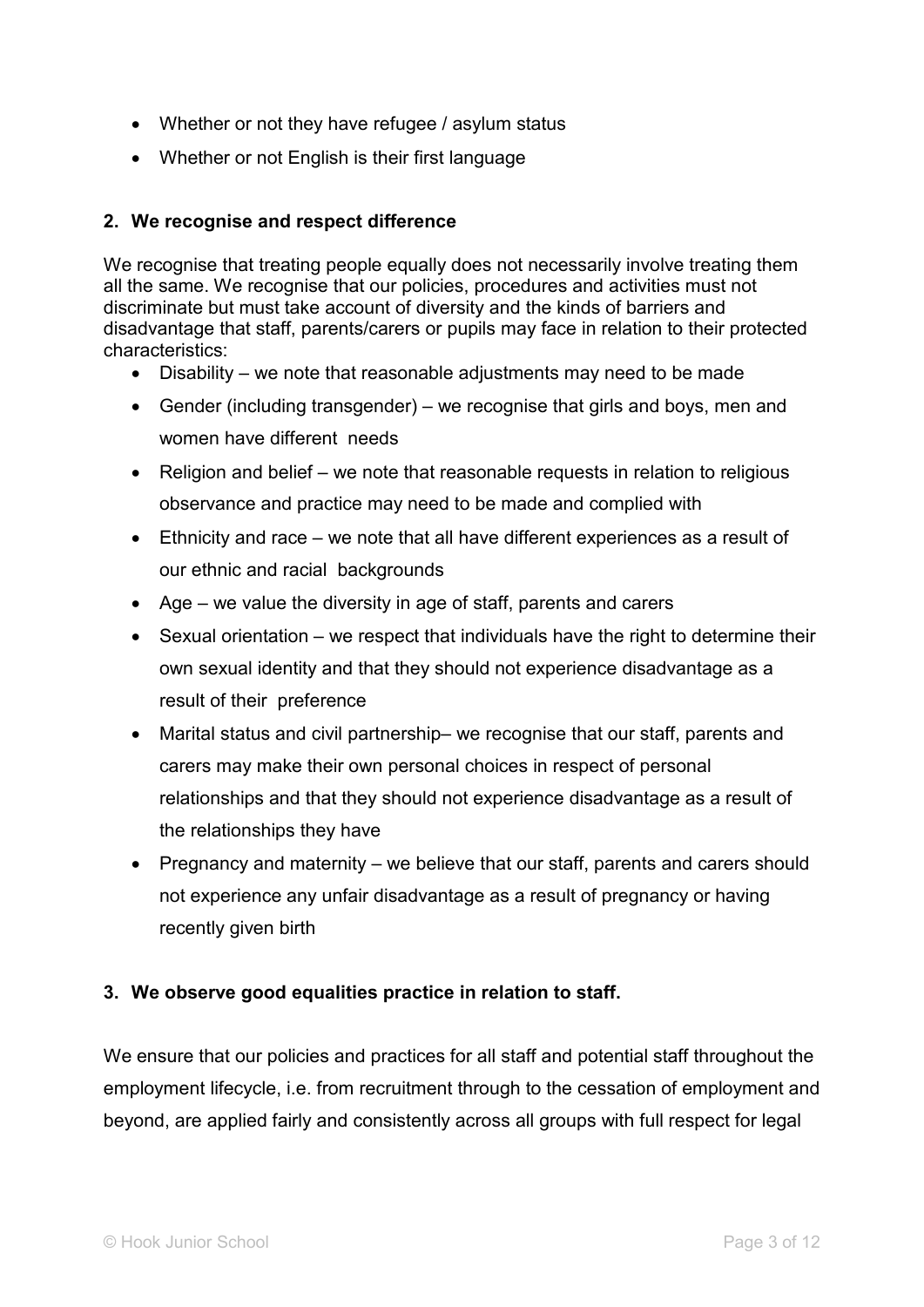rights, taking into account aspects applicable to particular groups (e.g. duty to make reasonable adjustments for disabled staff).

#### **4. We foster positive attitudes and relationships, and a shared sense of cohesion and belonging.**

The school aims to foster good relations between those who share a protected characteristic and those who do not share it by:

- Promoting tolerance, friendship and understanding of a range of religions and cultures through different aspects of our curriculum. This includes teaching in RE, citizenship and personal, social, health and economic (PSHE) education, but also activities in other curriculum areas. For example, as part of teaching and learning in English/reading, pupils will be introduced to literature from a range of cultures
- Holding assemblies dealing with relevant issues.
- Working with our local community. This includes inviting leaders of local faith groups to speak at assemblies, and organising school trips and activities based around the local community.
- The uniform policy applies irrespective of protected characteristics, however the school will consider reasonable requests to alter uniform based on religious requirements or adjustments for disabilities.
- All pupils are encouraged to participate in the school's activities, such as sports clubs.

#### **5. We aim to reduce and remove inequalities and barriers that already exist.**

We intend that our policies, procedures and activities avoid or minimise any possible negative impacts and we aim to reduce inequalities that exist between groups and communities different from each other.

#### **6. We consult and involve to ensure views are heard.**

In our development of policies, we engage with groups and individuals, including pupils who are affected by a policy or activity to ensure that their views are taken into account. For policies and activities affecting pupils, we will take account of views expressed at school council; for parents, through parent governor representation and for staff, through staff meetings or via staff governor representation. Where necessary, we will consult more widely with specific groups.

#### **7. We aim to foster greater community cohesion.**

We intend that our policies, activities and curriculum offer foster greater social cohesion and provide for an equal opportunity to participate in public life irrespective of the protected characteristics of individuals and groups.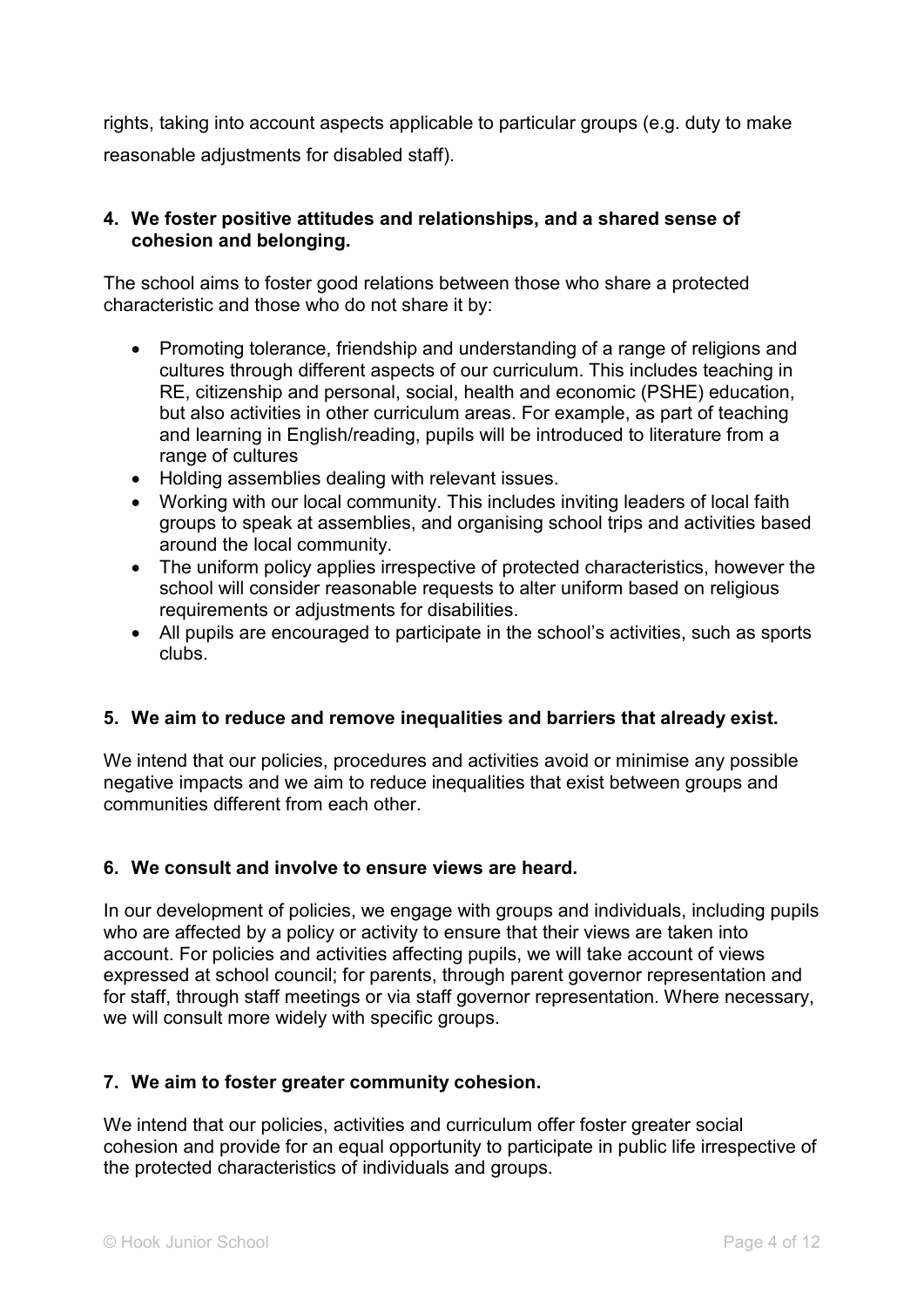#### **8. We base our practices on sound evidence.**

We maintain and publish information annually to show our compliance with the public sector equality duty, set out under section 149 of the Equality Act 2010. Our current equality information can be found in Appendix B of this policy statement.

#### **9. We set ourselves specific and measurable equality objectives.**

We develop and publish specific and measurable objectives every four years. The objectives can be found in Appendix A to this policy statement and take into account both national, county and school level priorities. Include detail about what the national and county priorities are.

We will set ourselves new objectives every four years, but keep them under review and report annually on progress towards achieving them.

#### **10. Application of the principles within this policy statement:**

The principles outlined in the policy statement will be applied and reflected in:

- The delivery of the school curriculum
- The teaching and learning within the school
- Our practice in relation to pupil progress, attainment and achievement
- Our teaching styles and strategies
- Our policies and practice in relation to admissions and attendance
- Our policies and practice in relation to staff
- Our care, guidance and support to pupils, their families and staff
- Our policies and practice in relation to pupil behaviour, discipline and exclusions
- Our partnership working with parents and carers
- Our contact with the wider school community

#### **11. Addressing prejudice and prejudice-related bullying or cyberbullying**

The school is opposed to all forms of prejudice including, but not limited to prejudice related to protected characteristics. We will ensure that prejudice-related incidents in relation to staff and pupils are recorded and dealt with appropriately. Incidents are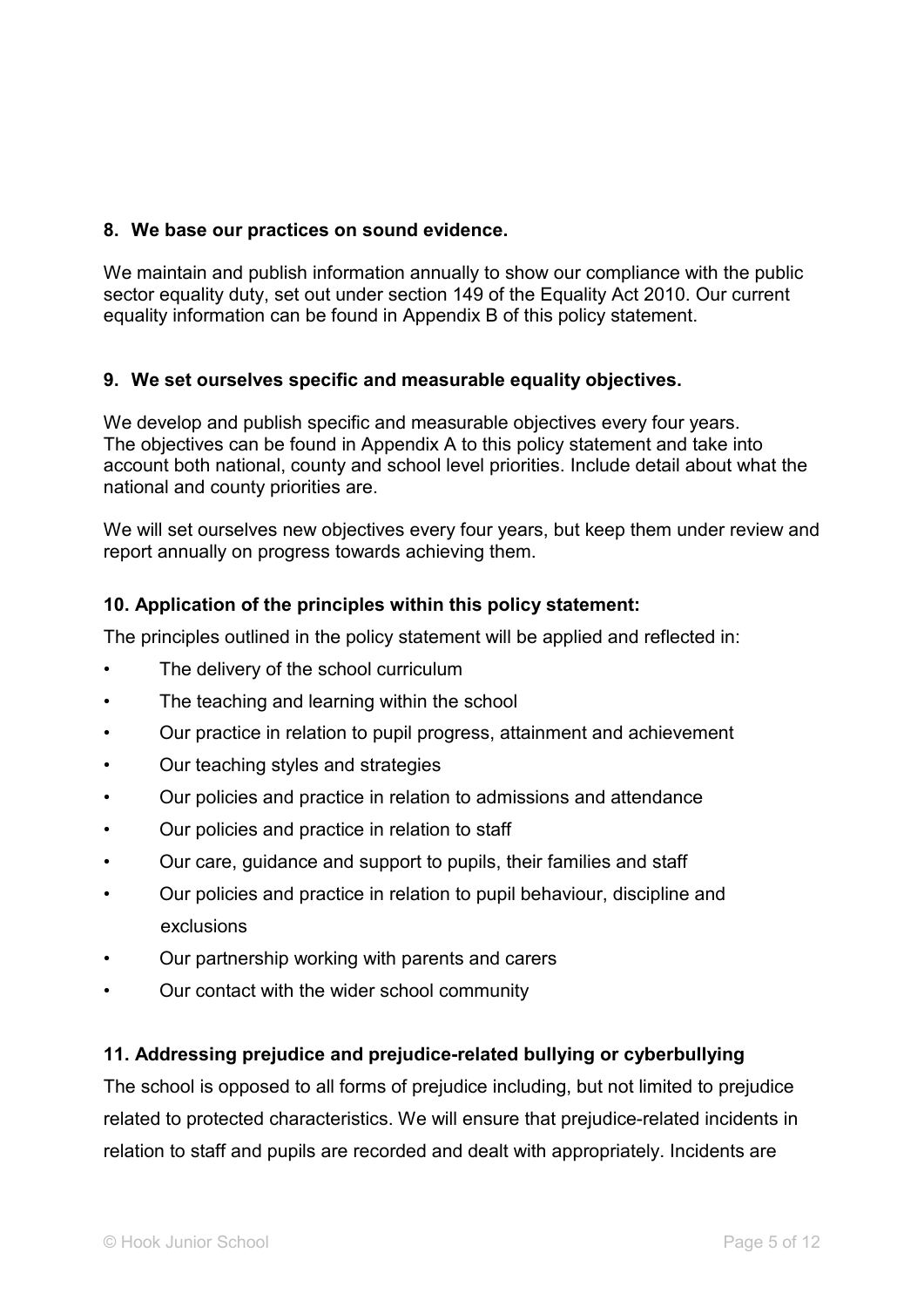recorded both on CPOMs and Hampshire County Council's 'bullying and prejudicebased incident' forms.

#### **12. Roles and responsibilities**

#### **The governors will:**

- Ensure that the equality information and objectives as set out in this statement are published and communicated throughout the school, including to staff, pupils and parents.
- Ensure that the published equality information is updated at least every year, and that the objectives are reviewed and updated at least every 4 years.
- Be responsible for ensuring that the school complies with legislation, and that this policy and its related procedures and action plans are implemented and that arrangements are in place to deal with any concerns or unlawful action that arises.

#### **The headteacher will:**

• Be responsible for implementation of this policy, ensuring that all staff are aware of their responsibilities and given appropriate training and support and for taking appropriate action in any cases of unlawful discrimination, harassment or victimisation.

*Discrimination may be direct or indirect and it may occur intentionally or unintentionally.* 

*Direct discrimination: where a person is treated less favourably than another because of a Protected Characteristic. Or when a person is treated less favourably because of their association with another person who has a protected characteristic* 

*Indirect discrimination: where an individual is subject to an unjustified provision/practice that puts them at a particular disadvantage because of, for example, their sex or race.* 

*Discrimination arising from disability: this occurs when a disabled person is treated unfavourably because of something connected with their disability e.g. excluded from a school trip due to lack of wheelchair access and other options are not investigated.*

*Harassment: when an individual is subjected to offensive, frightening, degrading, humiliating or distressing treatment because of a protected characteristic*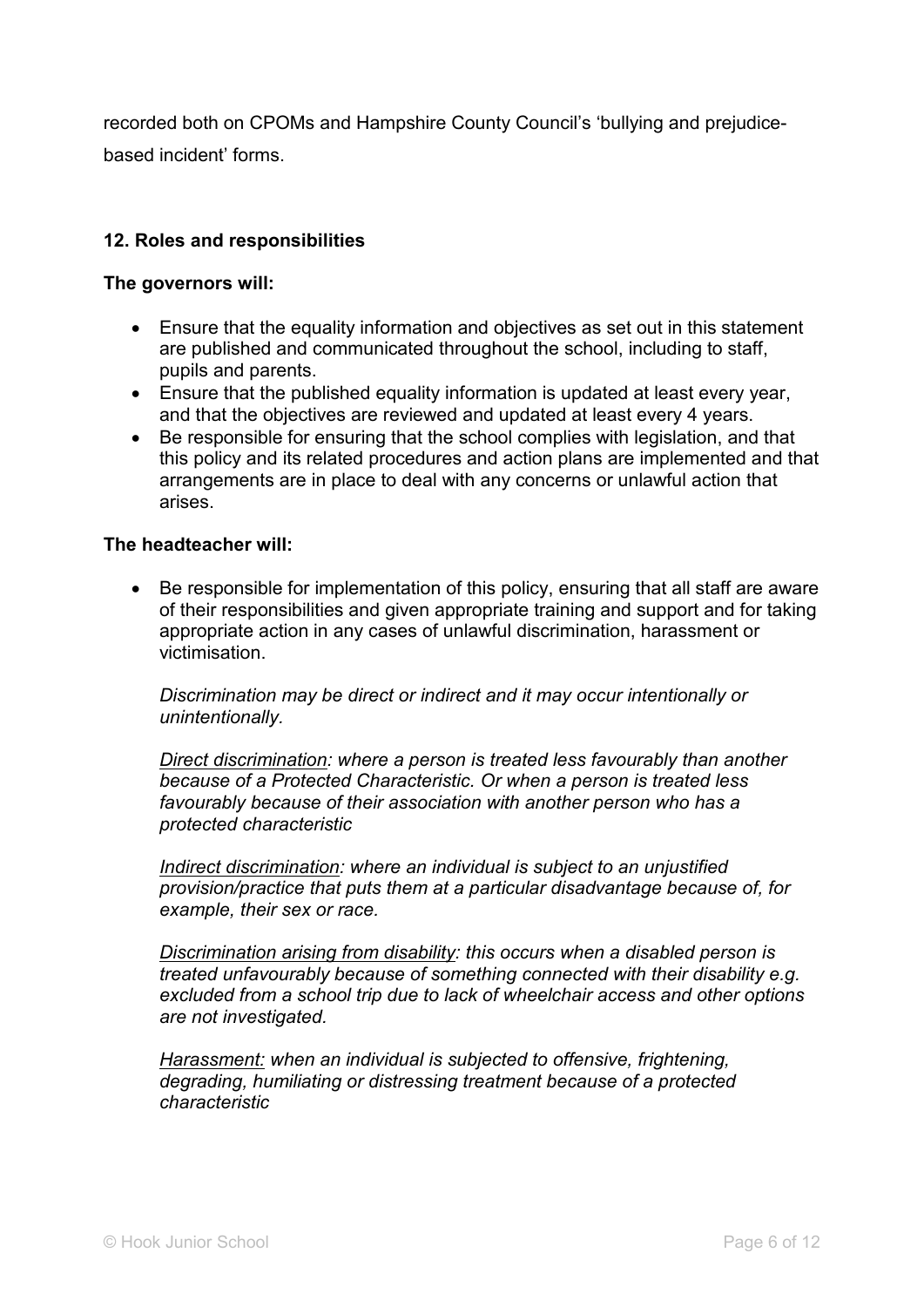*Victimisation: where an individual is subjected to a detriment because it is believed that the individual has complained about discrimination on the grounds of a protected characteristic.*

#### **The designated member of staff for equality is the Inclusion and Pastoral Leader:**

- Ensure they're familiar with all relevant legislation and the contents of this document
- Attend appropriate equality and diversity training
- Promote knowledge and understanding of the equality objectives amongst staff, governors and pupils
- Monitor success in achieving the objectives and report back to governors
- Support the headteacher in identifying any staff training needs, and deliver training as necessary

#### **All staff are expected to work in accordance with the principles outlined in this policy to:**

- Promote an inclusive and collaborative ethos in their practice
- Deal with any prejudice-related incidents that may occur
- Plan and deliver curricula and lessons
- Support pupils in their class who have additional needs

#### **13. Monitoring arrangements**

The governing body will update the equality information we publish at least every year.

This document will be reviewed by the governing body at least every 4 years.

This document will be approved by governing body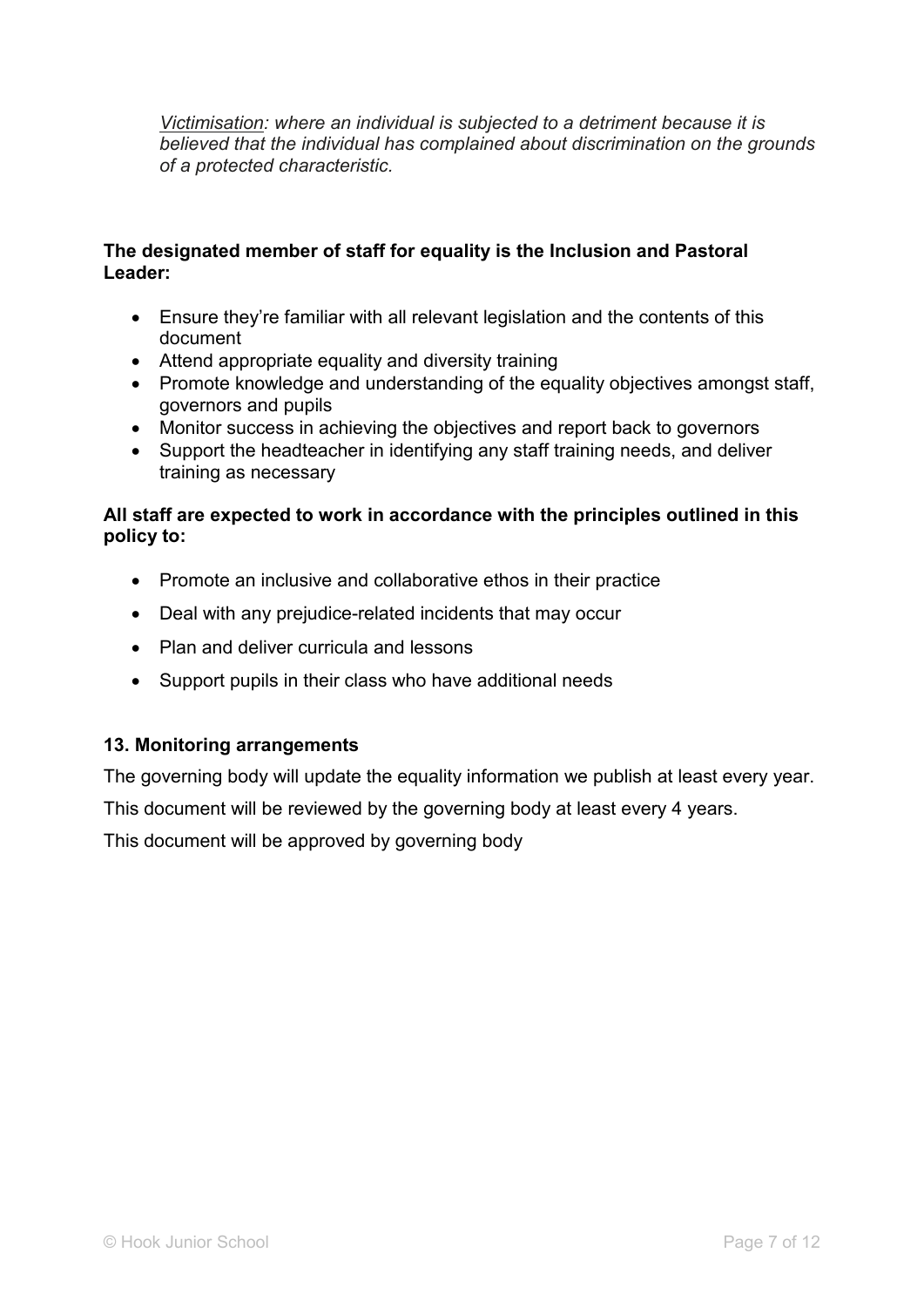

## **Appendix A – Equality Objectives 2021 – 2025**

| <b>Actions</b>                                             | <b>Success Criteria</b>                 | <b>Personnel</b> | <b>Monitoring</b>      | Timescale              |      |      | <b>RAG Monitoring</b> |      |
|------------------------------------------------------------|-----------------------------------------|------------------|------------------------|------------------------|------|------|-----------------------|------|
|                                                            |                                         |                  |                        |                        | 2022 | 2023 | 2024                  | 2025 |
| <b>Pupils Attainment and</b>                               | Attainment and progress SLT             |                  | Termly Data Monitoring | Ongoing throughout the |      |      |                       |      |
| <b>Progress</b>                                            | gap actively closed                     | Year Leaders     | Year Leader Data       | academic year          |      |      |                       |      |
| To continue to monitor and                                 | between all pupils in all               | <b>Teachers</b>  | Analysis Meeting       |                        |      |      |                       |      |
| analyse pupil achievement                                  | groups; especially pupils Support Staff |                  | Regular reports to     |                        |      |      |                       |      |
| and progress by key PP<br>groups, gender and SEND          | eligible for PP and / or                |                  | Governing Body.        |                        |      |      |                       |      |
| and act upon any patterns or with SEND.                    |                                         |                  |                        |                        |      |      |                       |      |
| trends in this data that<br>require additional support for |                                         |                  |                        |                        |      |      |                       |      |
| pupils. Assessment data                                    |                                         |                  |                        |                        |      |      |                       |      |
| across the year forms part of                              |                                         |                  |                        |                        |      |      |                       |      |
| our future in terms of staffing<br>and resources for key   |                                         |                  |                        |                        |      |      |                       |      |
| groups.                                                    |                                         |                  |                        |                        |      |      |                       |      |
|                                                            |                                         |                  |                        |                        |      |      |                       |      |
|                                                            |                                         |                  |                        |                        |      |      |                       |      |

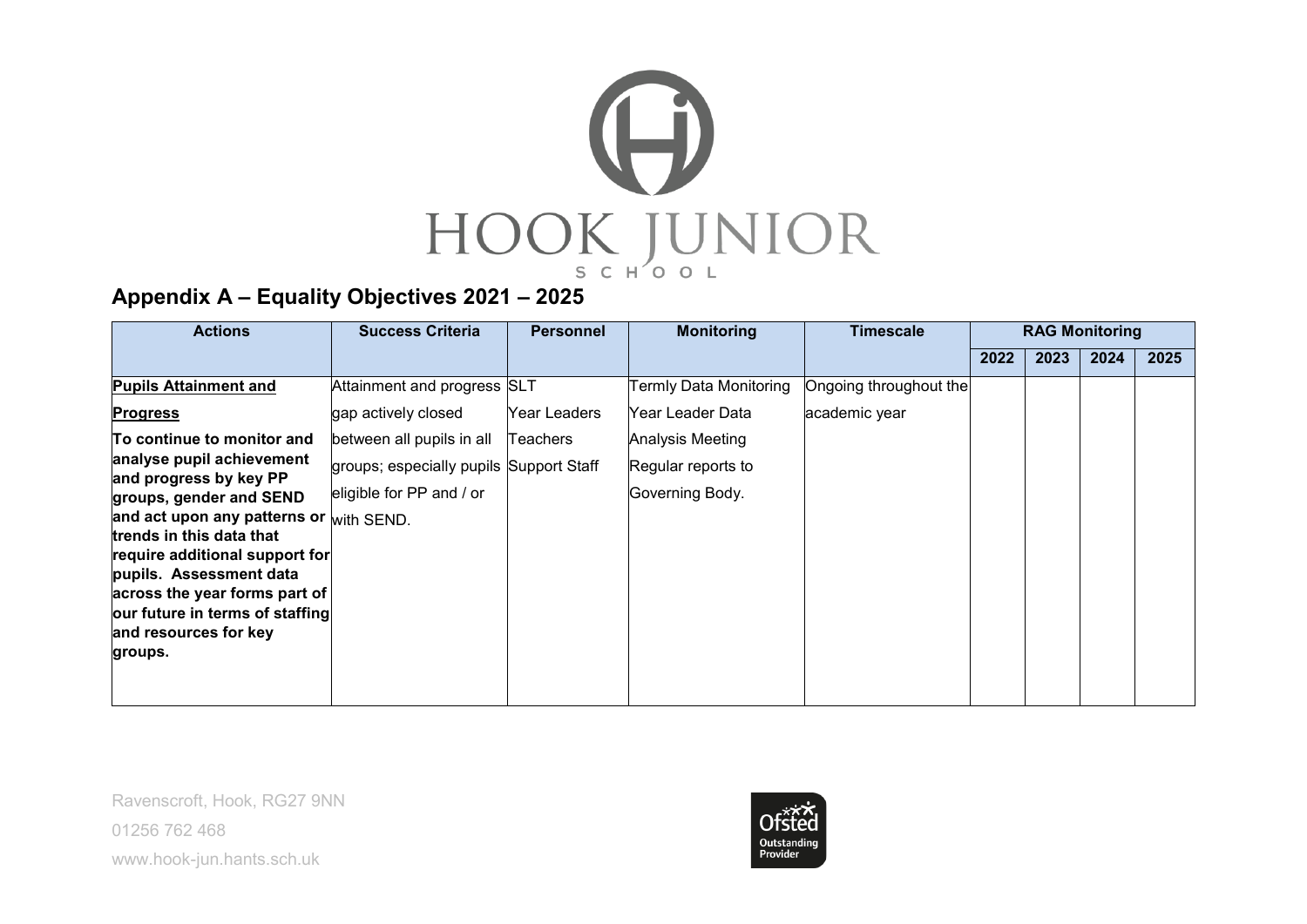| <b>Pupil Attendance</b><br>To continue to improve<br>the attendance figures<br>of all pupil groups so<br>they are in line with the<br>school target of 97%. | Yearly attendance for all  Inclusion Leader Daily monitoring of<br>pupil groups will be<br>closer in line with<br>school's attendance<br>target of 97%. | <b>Teaching Staff</b><br><b>Admin Staff</b> | persistently absent<br>pupils.<br>Weekly monitoring of<br>class and individual<br>attendance<br>Termly reports to<br>Governing Body about<br>attendance of pupil<br>groups | Ongoing throughout the<br>academic year |  |  |
|-------------------------------------------------------------------------------------------------------------------------------------------------------------|---------------------------------------------------------------------------------------------------------------------------------------------------------|---------------------------------------------|----------------------------------------------------------------------------------------------------------------------------------------------------------------------------|-----------------------------------------|--|--|
| <b>Prejudicial Based Bullying</b>                                                                                                                           | Zero incidences of                                                                                                                                      | <b>SLT</b>                                  | Termly reports to                                                                                                                                                          | Curriculum and                          |  |  |
| To continue to eradicate                                                                                                                                    | prejudicial based bullying Inclusion Leader Governing Body about                                                                                        |                                             |                                                                                                                                                                            | assembly to address                     |  |  |
| prejudice related bullying in                                                                                                                               | to be recorded. If                                                                                                                                      |                                             | any recorded incidences                                                                                                                                                    |                                         |  |  |
| relation to the protected                                                                                                                                   | incidences do occur,                                                                                                                                    |                                             | Incidences recorded as                                                                                                                                                     |                                         |  |  |
| characteristics listed in the                                                                                                                               | then records show these                                                                                                                                 |                                             | and when happened.                                                                                                                                                         |                                         |  |  |
| <b>Equality Act 2010</b>                                                                                                                                    | have been acted upon                                                                                                                                    |                                             |                                                                                                                                                                            |                                         |  |  |
|                                                                                                                                                             | effectively and there has                                                                                                                               |                                             |                                                                                                                                                                            |                                         |  |  |
|                                                                                                                                                             | been no reoccurrence of                                                                                                                                 |                                             |                                                                                                                                                                            |                                         |  |  |
|                                                                                                                                                             | the incidences.                                                                                                                                         |                                             |                                                                                                                                                                            |                                         |  |  |
|                                                                                                                                                             |                                                                                                                                                         |                                             |                                                                                                                                                                            |                                         |  |  |
|                                                                                                                                                             |                                                                                                                                                         |                                             |                                                                                                                                                                            |                                         |  |  |
|                                                                                                                                                             |                                                                                                                                                         |                                             |                                                                                                                                                                            |                                         |  |  |
|                                                                                                                                                             |                                                                                                                                                         |                                             |                                                                                                                                                                            |                                         |  |  |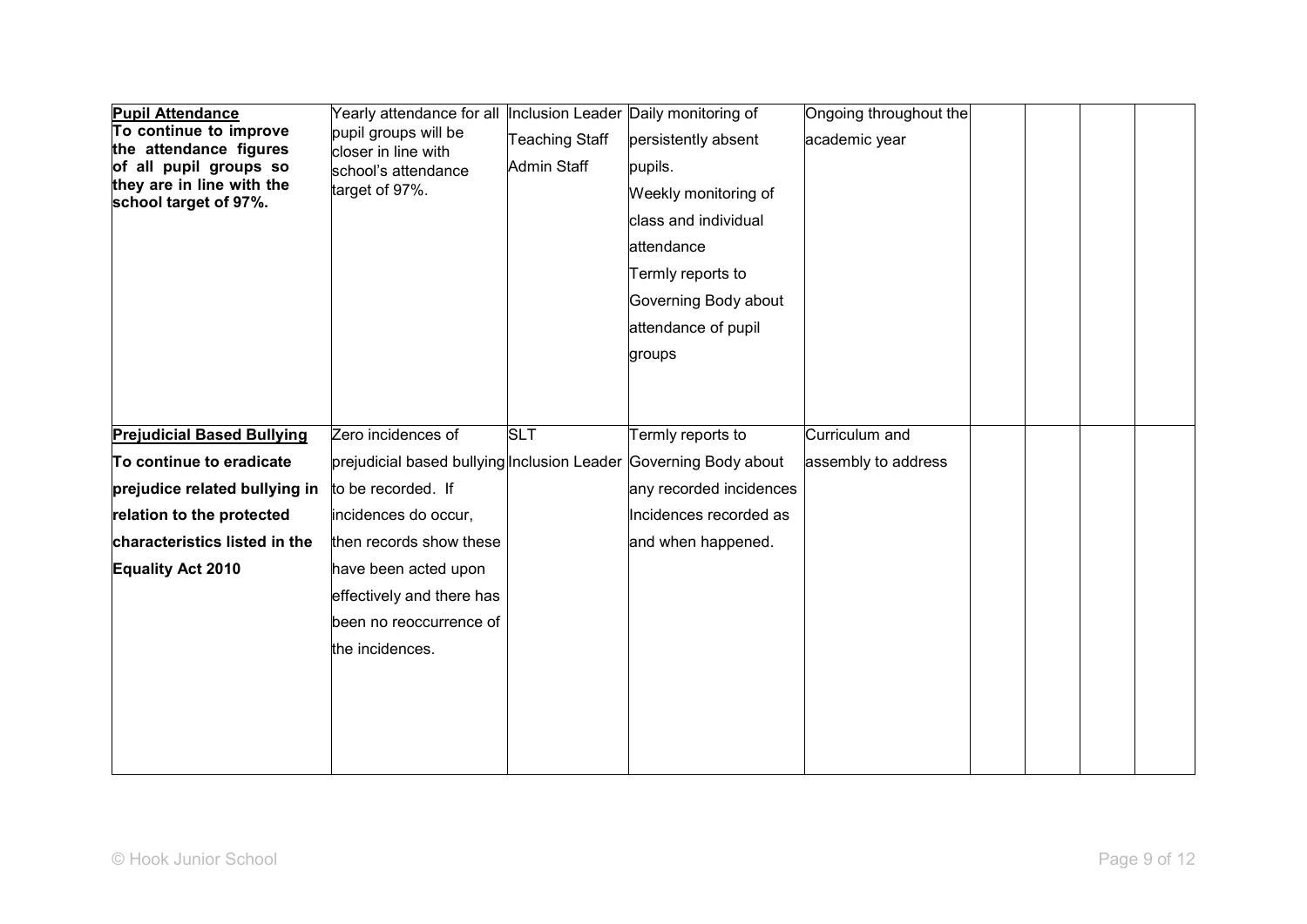|                                                       | <b>Diversity of Governing Body</b> Governing Body profile to Governing Body Governor Profile |                         | Ongoing |  |  |
|-------------------------------------------------------|----------------------------------------------------------------------------------------------|-------------------------|---------|--|--|
| To explore different, creative be created to identify |                                                                                              | completed annually.     |         |  |  |
| methods of recruitment, in                            | underrepresented groups                                                                      |                         |         |  |  |
| order to increase the                                 | within the board.                                                                            | Adverts and recruitment |         |  |  |
| diversity of the governing                            | Recruitment process to                                                                       | process as and when     |         |  |  |
| body e.g., ways to reach out                          | show active promote and                                                                      | positions arrive.       |         |  |  |
| to local communities and                              | welcome members from                                                                         |                         |         |  |  |
| business organisations                                | under-represented                                                                            |                         |         |  |  |
|                                                       | groups.                                                                                      |                         |         |  |  |
|                                                       |                                                                                              |                         |         |  |  |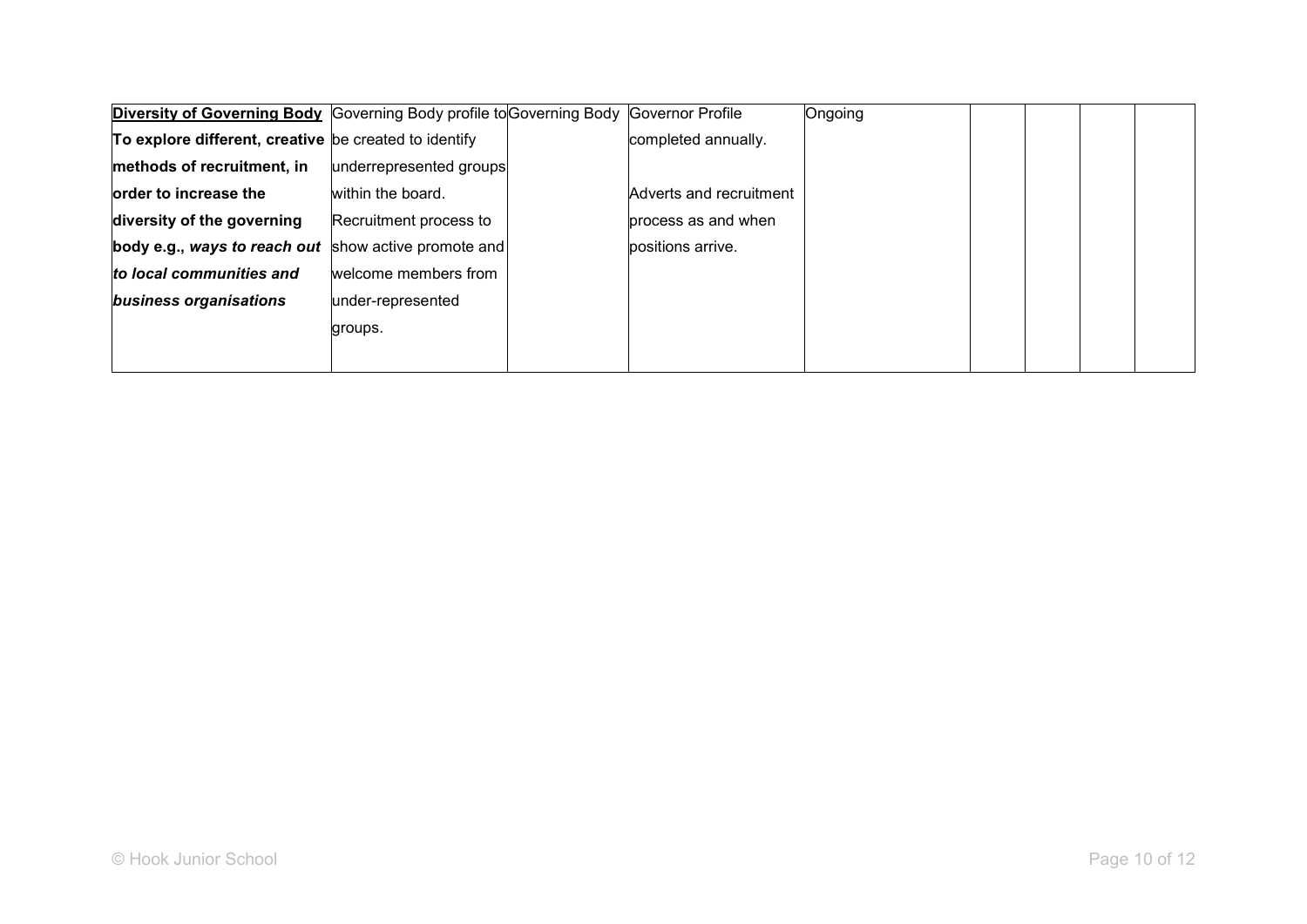

The school serves the local community of Hook within the District of Hart in North East Hampshire. The School is a four form entry Primary School with 458 pupils on roll. The pupil admission number is 120

| Gender                         |                         |                                                  |  |  |  |  |
|--------------------------------|-------------------------|--------------------------------------------------|--|--|--|--|
|                                | <b>Number of Pupils</b> | <b>Percentage of School</b><br><b>Population</b> |  |  |  |  |
| Male                           | 222                     | 48%                                              |  |  |  |  |
| Female                         | 236                     | 52%                                              |  |  |  |  |
| Home Language (First Language) |                         |                                                  |  |  |  |  |
| English                        | 426                     | 93%                                              |  |  |  |  |
| Other                          | $\overline{32}$         | 7%                                               |  |  |  |  |
|                                | Religion                |                                                  |  |  |  |  |
| <b>Christian Faith</b>         | 248                     | 54%                                              |  |  |  |  |
| Muslim                         | 5                       | $1\%$                                            |  |  |  |  |
| Sikh                           | $\overline{4}$          | 0.9%                                             |  |  |  |  |
| Hindu                          | $\boldsymbol{9}$        | $2\%$                                            |  |  |  |  |
| <b>Buddhist</b>                | $\overline{3}$          | 0.7%                                             |  |  |  |  |
| Other religion                 | $\overline{11}$         | 2.4%                                             |  |  |  |  |
| No religion                    | 177                     | 39%                                              |  |  |  |  |
| Refused                        | 1                       | 0.2%                                             |  |  |  |  |
| <b>SEND</b>                    |                         |                                                  |  |  |  |  |
| No SEND                        | 417                     | 91%                                              |  |  |  |  |
| <b>SEN Support</b>             | 37                      | 8%                                               |  |  |  |  |
| <b>EHCP</b>                    | $\overline{4}$          | 0.9%                                             |  |  |  |  |
|                                | <b>Ethnicity</b>        |                                                  |  |  |  |  |
| <b>White British</b>           | 378                     | 83%                                              |  |  |  |  |
| <b>White Irish</b>             | $\overline{2}$          | 0.4%                                             |  |  |  |  |
| Any other White                | 24                      | 5%                                               |  |  |  |  |
| Any other mixed                | $\overline{7}$          | 1.5%                                             |  |  |  |  |
| Any other ethnic               | $\overline{2}$          | 0.4%                                             |  |  |  |  |
| White and Asian                | $\overline{5}$          | $1\%$                                            |  |  |  |  |
| White and Black African        | $\overline{3}$          | 0.7%                                             |  |  |  |  |
| Any other Asian                | $\overline{9}$          | 2%                                               |  |  |  |  |
| White and Black Caribbean      | $\overline{2}$          | 0.4%                                             |  |  |  |  |
| Gypsy / Roma                   | $\overline{2}$          | 0.4%                                             |  |  |  |  |
| <b>Irish Traveller</b>         | $\overline{3}$          | 0.7%                                             |  |  |  |  |
| <b>Black African</b>           | 4                       | 0.9%                                             |  |  |  |  |
| Bangladeshi                    | 1                       | 0.2%                                             |  |  |  |  |
| <b>Indian</b>                  | $\overline{7}$          | 1.5%                                             |  |  |  |  |
| Chinese                        | 4                       | 0.9%                                             |  |  |  |  |
| Refused                        | $\overline{6}$          | 1.3%                                             |  |  |  |  |